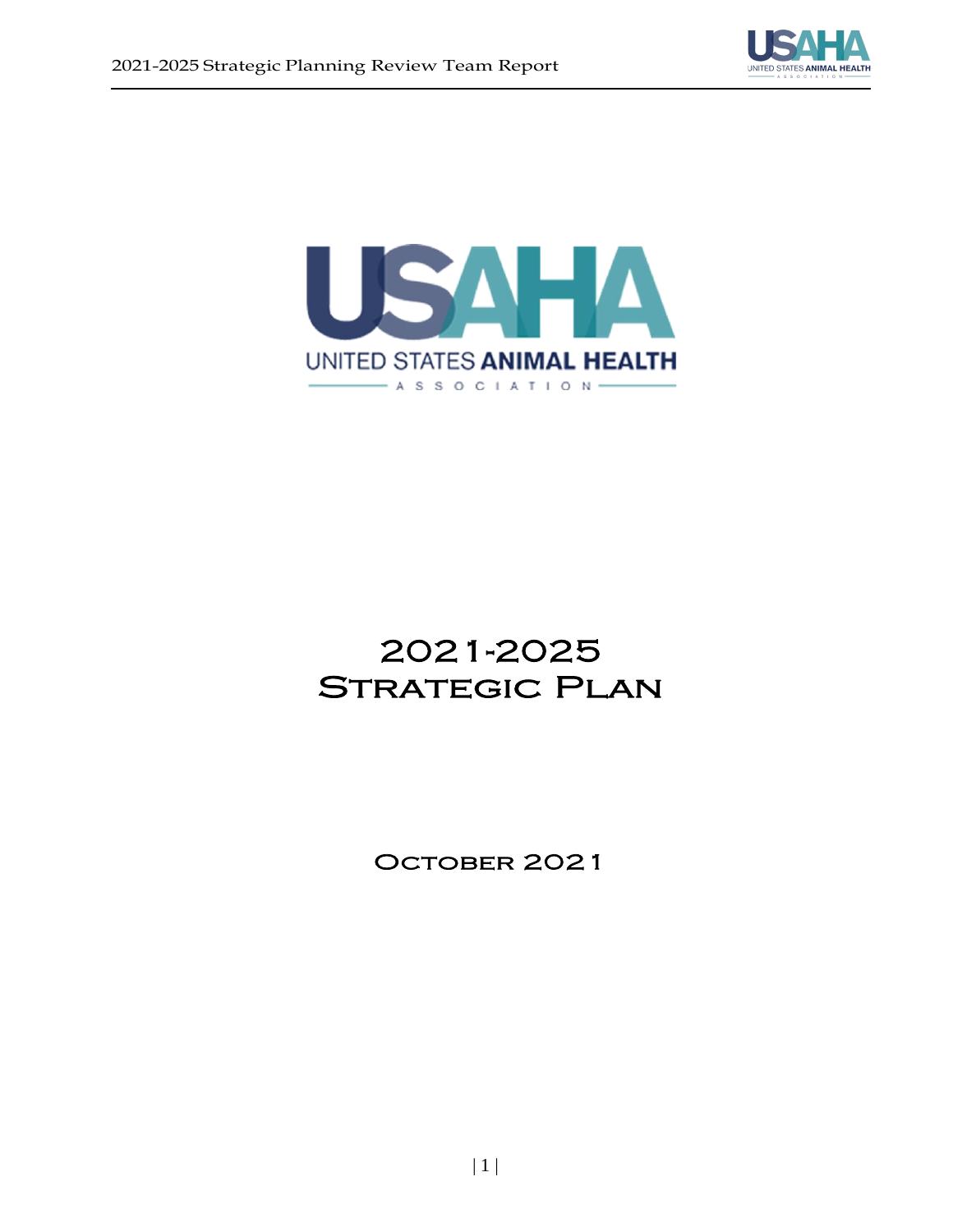

### Background i.

During March 2021, the leadership of the United States Animal Health Association (USAHA) directed that the organization produce the next generation of its Strategic Plan. Nineteen USAHA Members, representing the USAHA Executive Committee, committee leadership, past presidents, up-and-coming leaders, regional representatives, industry representatives, state animal health officials, and staff comprised the USAHA Strategic Planning Review Team.

Through the enlistment of an outside facilitator, the Review Team was charged with building upon the success of the 2015-2020 USAHA Strategic Plan to ensure the organization continues to address the changing needs of its members and the services it provides. The work of the Review Team took place between May 1, 2021 and July 31, 2021.

An initial step in the review process was conducting a survey of the USAHA membership to gain a current perspective on their views and opinions on a number of issues. 157 survey responses were received which represented a 14% response rate. Highlights of the survey are as follow:

- Of the 157 responses, 36% represented state government members, 19% represented Federal government members, 12% represented industry members, and 11% represented academia and universities.
- 64% of the respondents had been involved in USAHA six or more years.
- 47% of the respondents identified their most challenging work issue involved dealing with legislation and 46% identified the "ability to process voluminous information" as very challenging.
- There was strong overall satisfaction with USAHA expressed by the respondents with especially strong satisfaction with the communications and information provided by the organization.
- Regarding the restructuring of the USAHA committees completed during the past 5 years there was strong satisfaction, although a bit lower satisfaction with committee effectiveness.
- When asked to rank the most important goal areas for USAHA, the top three goals were:
	- o Increase the Awareness of the Role of USAHA to broader audience and influence animal health policy for the public good.
	- o Increase the Effectiveness of Resolutions
	- o Optimize Committee Effectiveness
- Based on the survey responses USAHA is viewed as providing very good value as compared with similar organizations and its vision and mission are still very relevant.

The Review Team was divided into five subgroups and each of the subgroups was charged with fully evaluating one of the five goals contained in the current Strategic Plan. The subgroups met twice each, via video conference, and identified the key drivers and indicators for each goal area as well as potential strategies to better achieve the goals. A consensus meeting of the full Review Team was conducted virtually in mid-July to discuss the proposed enhancements to USAHA's Strategic Plan and those items for which there was strong consensus are included in the updated goals, objectives, and actions contained in this report.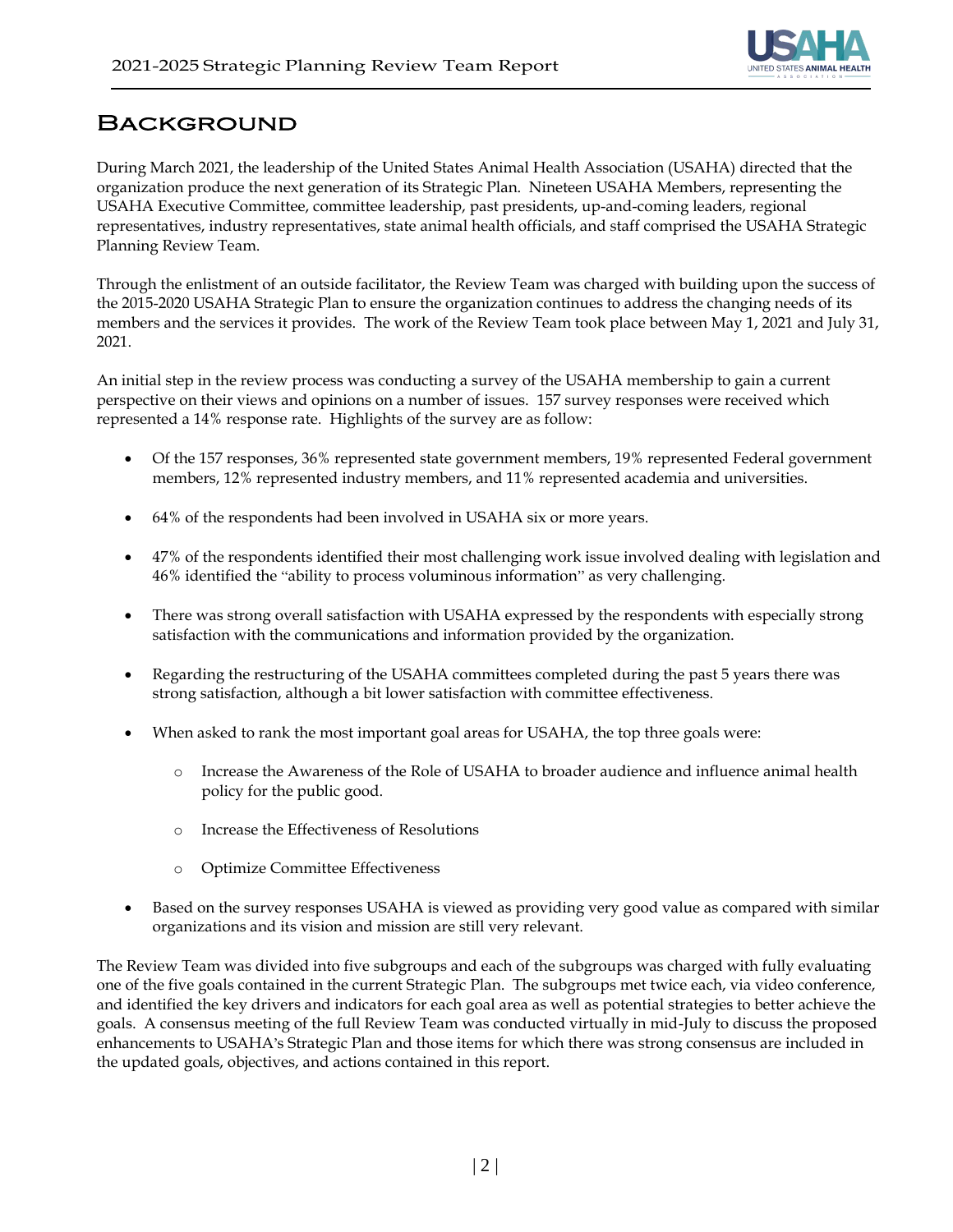

### 2021 Strategic Plan Review Team **MEMBERS**

| <b>Name</b>               | Affiliation                            | <b>USAHA</b> Relationship                       |
|---------------------------|----------------------------------------|-------------------------------------------------|
| Dr. Charles Hatcher       | Tennessee Ag Commissioner              | President                                       |
| Dr. Dustin Oedekoven      | South Dakota State Veterinarian        | President-Elect                                 |
| Mr. Steve Rommereim       | National Pork Board                    | <b>First Vice President</b>                     |
| Dr. Manoel Tamassia       | New Jersey State Veterinarian          | Second Vice President                           |
| Dr. Peter Mundschenk      | Arizona State Veterinarian             | Third Vice President                            |
| Dr. Beth Thompson         | Minnesota State Veterinarian           | Treasurer                                       |
| Dr. Marty Zaluski         | Montana State Veterinarian             | Immediate Past President                        |
| Dr. Kristin Haas          | Vermont State Veterinarian             | Past President, NEUSAHA                         |
| Dr. Bret Marsh            | Indiana State Veterinarian             | Past President. NCUSAHA                         |
| Ms. Barbara Determan      | National Pork Producers Council        | Past President, District at Large               |
| Mr. Gene Lollis           | Archbold Biological Station            | Chair, District at Large                        |
| Dr. Jim Logan             | Wyoming State Veterinarian             | Committee Vice Chair                            |
| Dr. Katie Flynn           | Kentucky State Veterinarian            | Committee Chair                                 |
| Dr. Mo Salman             | Colorado State University              | Committee Chair                                 |
| Ms. Chelsea Good          | Livestock Marketing Association        | District at Large, Comm. Chair                  |
| Dr. Burke Healey          | <b>USDA - APHIS</b>                    | Federal Member                                  |
| Dr. Janemarie Hennebelle  | Georgia State Veterinarian             | Committee Vice Chair, SAHA                      |
| Dr. Stacey Schwabenlander | Minn. Board of Animal Health           | State Animal Health Official,<br><b>NCUSAHA</b> |
| Dr. Amber Itle            | Washington Asst. State<br>Veterinarian | State Animal Health Official,<br><b>WSLHA</b>   |
| Mr. Ben Richey            | <b>USAHA</b>                           | Executive Director, ex-officio                  |
| Mr. Scott Stuart          | <b>Stuart Strategic Mgmt. Services</b> | Outside Facilitator                             |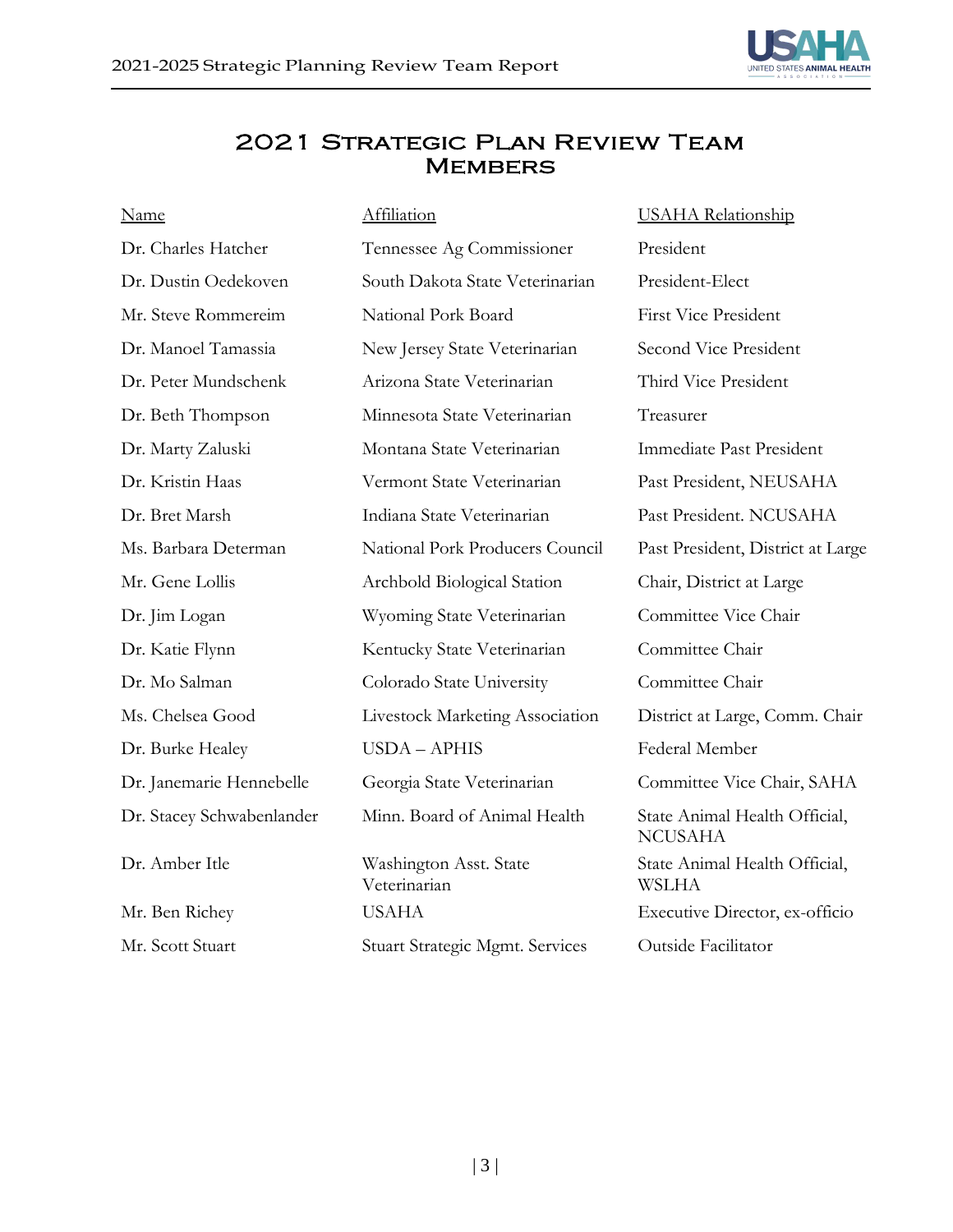

# 2021-2025 Proposed Strategic Plan OF THE UNITED STATES ANIMAL HEALTH **ASSOCIATION**

## **VISION STATEMENT**

The United States Animal Health Association (USAHA) is the leading forum for animal health issues in the United States, promoting active participation from industry, academia, and government. USAHA provides a national venue for stakeholders to identify the most effective methods to protect and improve animal health and welfare and public health.

### **MISSION STATEMENT**

The United States Animal Health Association develops and promotes sound animal health solutions for the public good.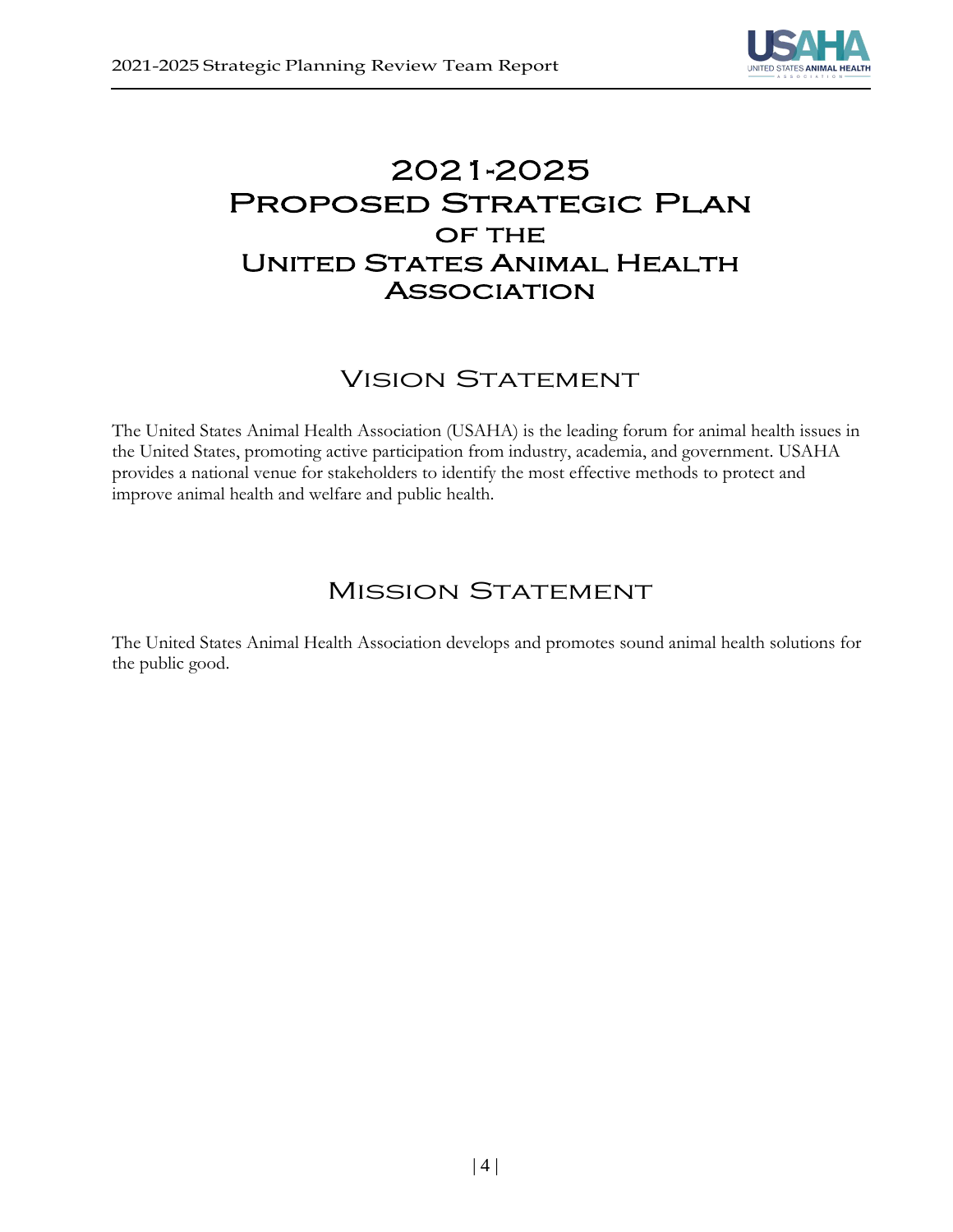

## Goal 1. Broaden and Increase Membership and Member **ENGAGEMENT**

**Objective 1**: Increase membership to ensure a broad-based representation of individuals in the animal health world are members of USAHA.

#### **Actions**:

- 1) Analyze and categorize current membership and identify any under-represented stakeholder sectors during 2021.
- 2) Based on analysis, develop, and execute outreach to prospective member audiences, utilizing existing membership network when possible. Stress individual benefits of USAHA membership. Potential key groups include:
	- a) Veterinary and Animal Science Students
	- b) Allied Professional, Business, and Commodity Associations
	- c) Farmers and Ranchers
	- d) Accredited Veterinarians
	- e) State Veterinary Medical Associations
	- f) Veterinary Diagnosticians
	- g) Extension Specialists
	- h) Animal Scientists
	- i) Feed Industry
	- j) Relevant Federal and State Agencies including Staff
- 3) Enhance ambassador program within individual states utilizing existing members to recruit and expand outreach to new graduates in veterinary medicine, animal science, and related fields.
- 4) Coordinate with district presidents annually to promote broader participation among students, producers, and current members of the association.
	- a) Encourage district leaders to engage industry individuals in their region and communicate the link between the districts and USAHA.
- 5) Seek out non-renewed members and conduct exit interviews to determine the reasons for non-renewal. Assess reasons for areas of improvement.

**Objective 2:** Increase Member engagement and meeting participation as measured by registrations, attendance, and participation in USAHA activities.

- 1. Develop more engagement opportunities for USAHA members.
	- a. Encourage committee and subcommittee leadership to hold scheduled meetings throughout the year to engage committee members on a regular basis.
	- b. Identify issues areas in which webinars or seminars may be offered to enhance USAHA members' knowledge and understanding of hot topics.
	- c. Engage mentors to ensure all members are aware of participation and leadership opportunities on an ongoing basis.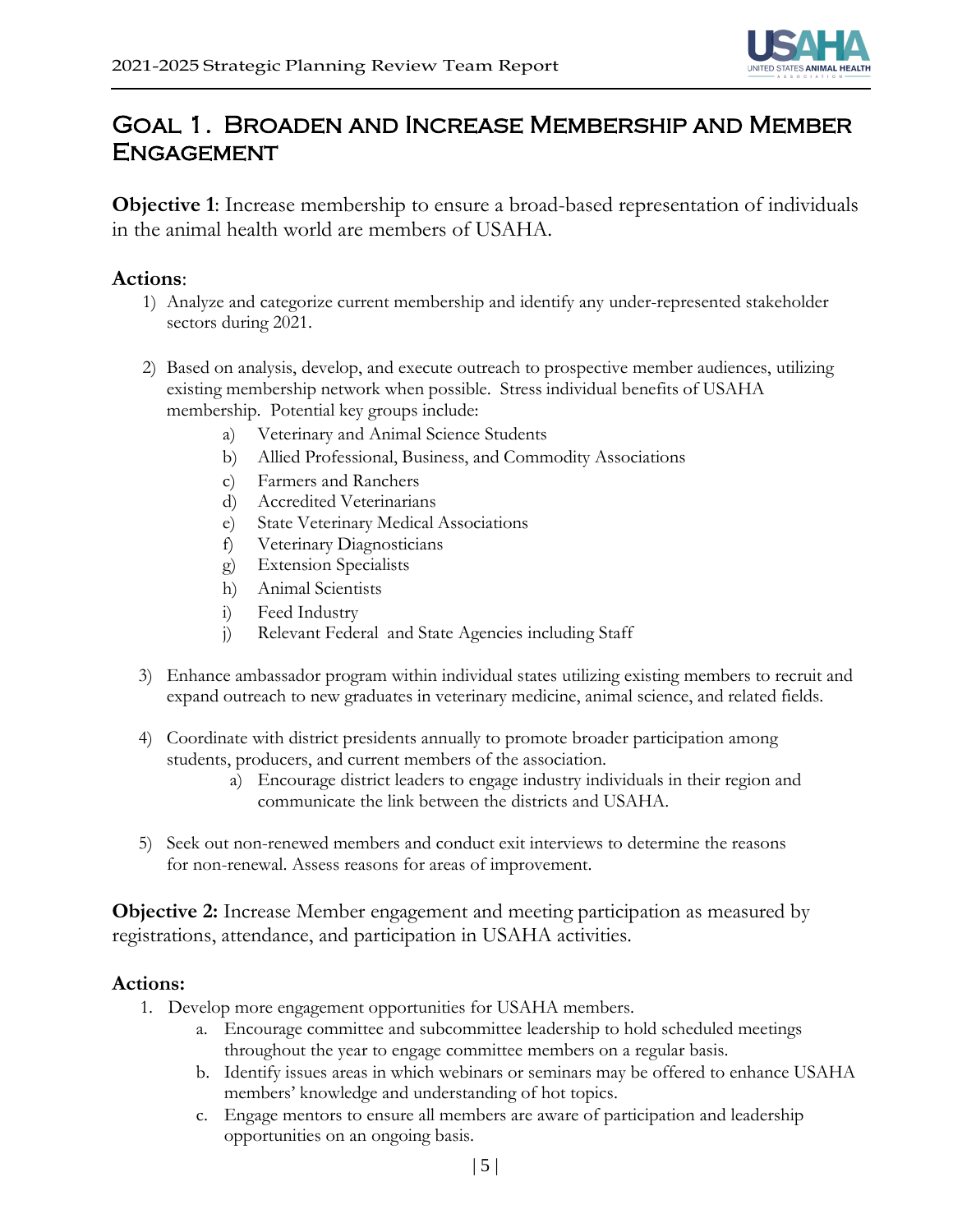

- 2. Make the committee structure "nimble" and able to adapt to changing situations while being focused on member needs and engagement.
- 3. Explore and develop joint programs with allied organizations to better position USAHA as the "expert" in key animal health areas.
- 4. Identify how USAHA may leverage its influence through other organizations such as NASDA.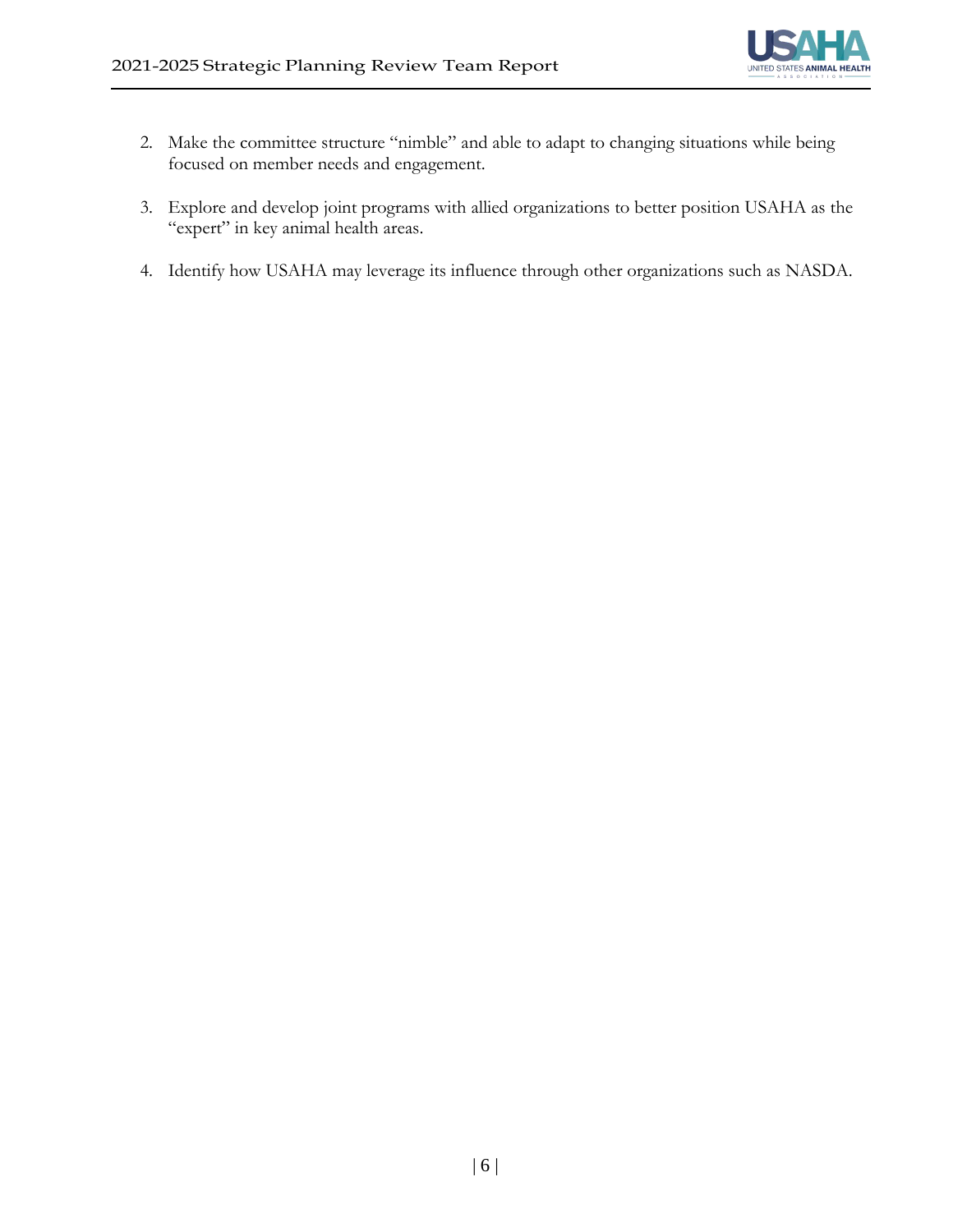

# Goal 2. Optimize Committee Effectiveness

**Objective 1:** Maintain criteria for committees and subcommittees to be reviewed, established, combined, or dissolved to make structure and function more streamlined and comprehensive.

#### **Actions:**

- 1. On an ongoing basis, the Executive Committee and committee chairs review and maintain evaluation criteria to optimize committee structure and function for effectiveness.
- 2. Ensure committees regularly review and update objectives and mission for their committee to ensure understanding of committee purpose by members.

### **Objective 2:** Optimize Committee Meeting Efficiency

#### **Actions**:

- 1. Develop a process for working groups, subcommittees, and committees to identify priorities and meeting time(s) needed. Involve parent committee chairs with subcommittee chairs in this process.
- 2. Executive Committee to review the overarching meeting agenda, recommend and implement appropriate Annual Meeting schedule changes.
- 3. Executive Committee to continue regular annual review of Committee Operations Manual.

#### **Objective 3:** Enhance committee engagement opportunities between Annual Meetings

#### **Actions:**

- 1. Develop a system through which committees can easily hold meetings on an as-needed or regularly scheduled basis.
- 2. Encourage committees and subcommittees to schedule at least one additional meeting per year to promote engagement and action by committee members.
- 3. Explore potential and process to offer Continuing Education (CE) credits for virtual programs and workshops in areas of substantial interest.

**Objective 4:** Recruit and Develop Committee Leaders through support, training, education, and encouragement.

- 1. Review the committee leader term requirement of 5 years; consider reducing to one 3-year term with the option of an additional 2-year term to encourage more potential leaders.
- 2. Develop tools to provide information on how to become a committee leader and recorded modules on being an effective committee leader.
	- a. Suggested topics to include parliamentary procedure, managing resolutions, other best practices.
- 3. Include committee leader information in the new member orientation presentation.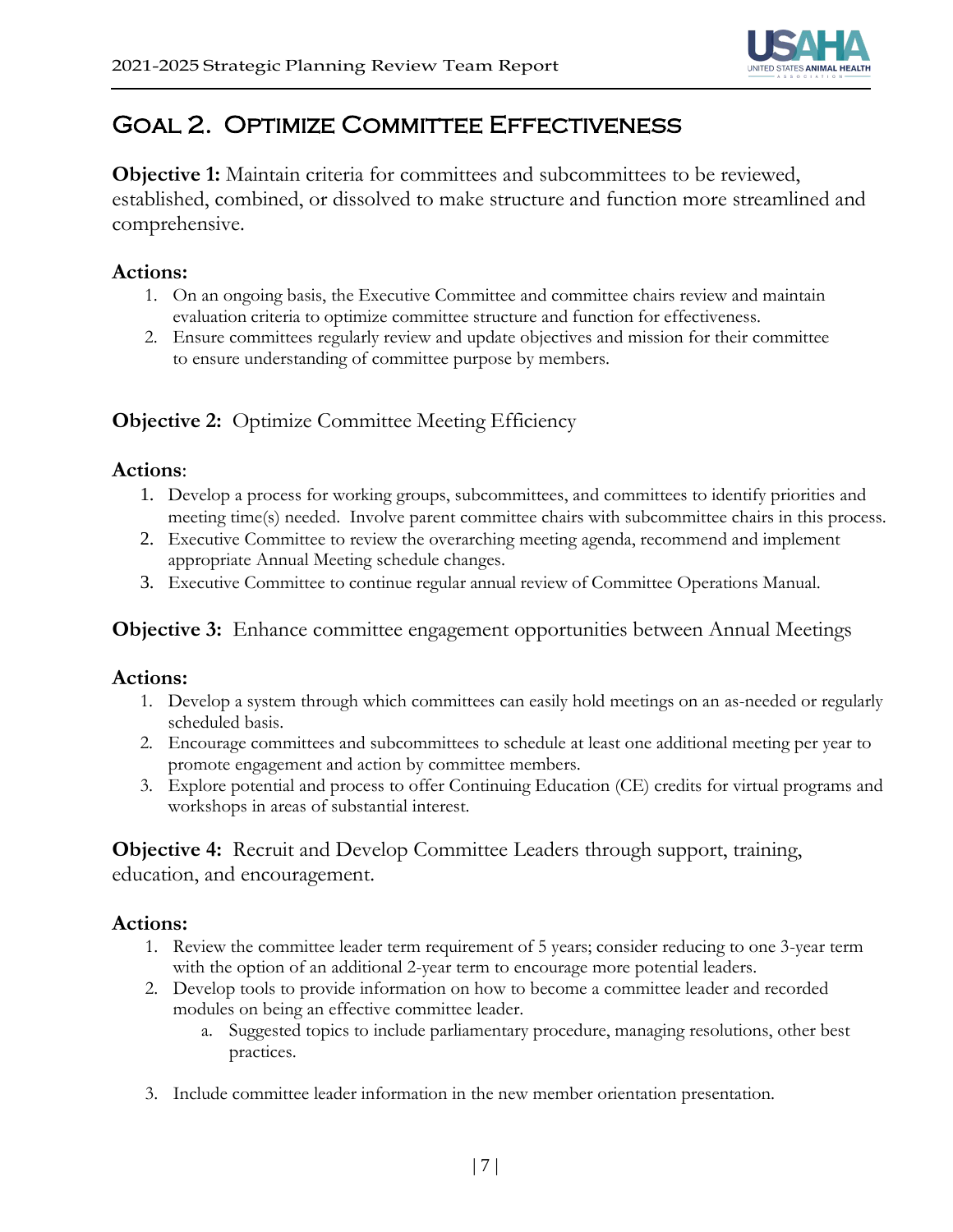

### Goal 3. Increase the Effectiveness of Resolutions

**Objective 1**: Establish clear guidelines for the resolution development process and commit to its implementation.

#### **Actions**:

- 1. Develop a checklist of standards for committee leaders to ensure the most important aspects of the resolution development process are considered in making the resolution most effective. Key aspects should include, but not be limited to:
	- a. The resolution received input from critical stakeholders.
	- b. The resolution targeted the appropriate agency(ies) or entities.
	- c. There is sufficient contribution from the animal/livestock sector that will benefit.
	- d. The resolution is asking for a realistic outcome.
	- e. The resolution is grammatically correct.
- 2. Provide outreach to committee chairs to ensure these standards are implemented.
- 3. Improve resolution quality, the relevance of content, and the timeliness of submission.
	- a. Provide committee leaders with tools and information on how to maximize the effectiveness of resolutions.
	- b. Develop resources to educate members on effective resolutions, including components from above and models/templates.
- 4. Develop a visual "lifecycle" of stages of a resolution to assist in communicating the essential phases of a resolution from development and advocacy to monitoring and conclusion.

**Objective 2:** Ensure timely communication of resolutions to the proper agencies or entities and monitor activities, so responses and outcomes of resolutions are reported to USAHA members.

- 1. Develop a task force to:
	- a. Enhance the process to clearly convey basic information about the current status of all resolutions. Ensure that the status of all resolutions can be quickly accessed by membership and committee members (color key; keyword, etc.). The committee chair should provide a brief narrative of the current status and necessary follow-up.
	- b. Review the resolution retirement process and consider a retirement/sunsetting process.
	- c. As part of the committee operations manual, including the process for committee chairs to reviewand communicate resolution response or status.
	- d. Identify and utilize an effective technology (smartphone/tablet /application) to enhance reporting capabilities.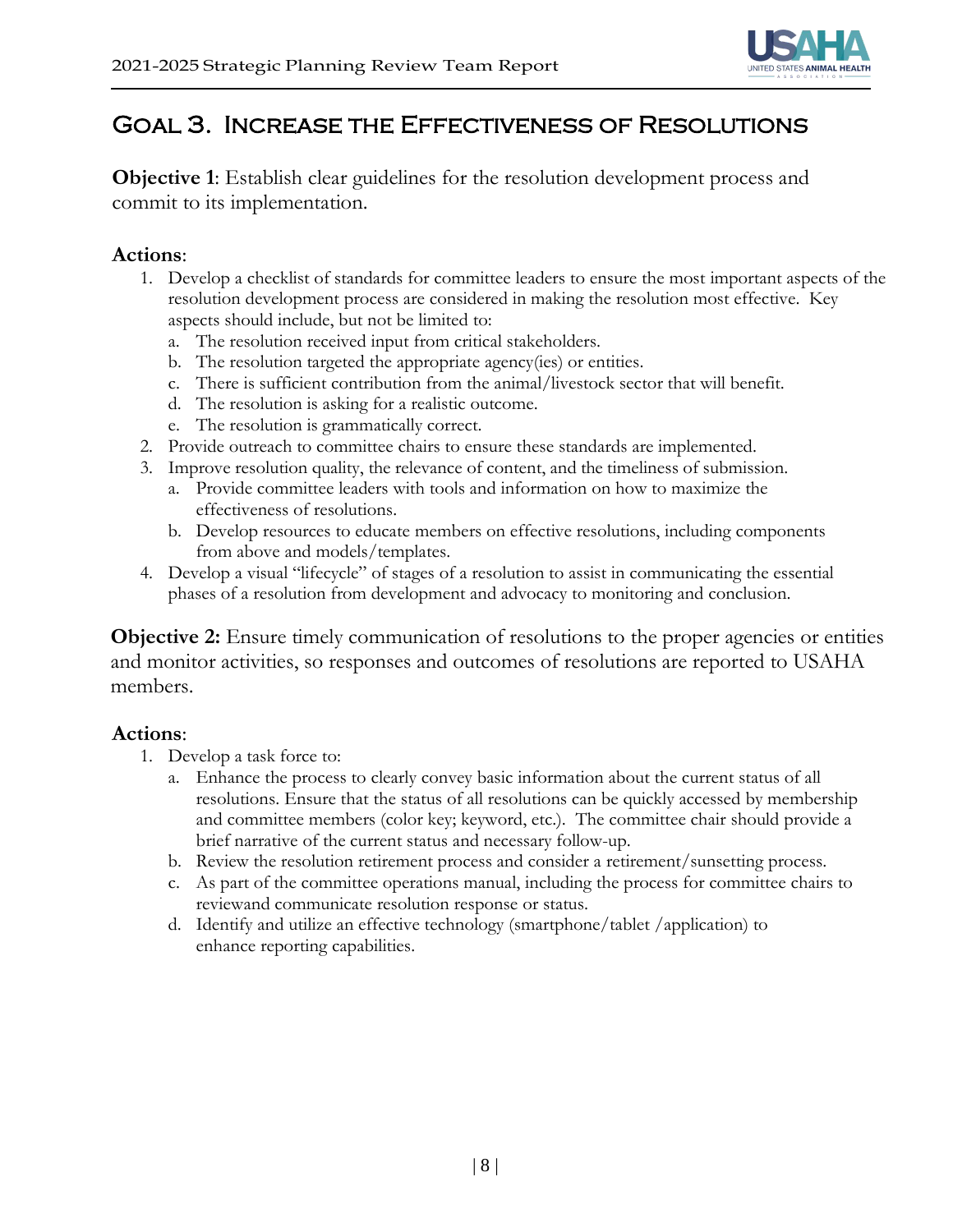

# Goal 4. Deliver Value Through USAHA

**Objective 1**: Broaden the list of potential stakeholders, particularly in U.S. Government agencies, by reaching out to the other Federal partners and allied organizations. Seek opportunities to meet with high-level appointed officers and leadership to support their mission through USAHA.

#### **Actions**:

- 1. Further, identify and engage industry and government "buckets" that would enhance USAHA's ability to influence animal health policy.
	- District level (industry & regulatory)
	- Young professionals
	- Private practitioners (CE?)
	- Producers
- 2. Priority Groups, in addition to established relationships:
	- USDA-APHIS, ARS, NIFA
	- White House Office of Science and Technology
	- FDA Deputy Commissioner of Foods and Veterinary Medicine, CVM, CFSAN
	- EPA
	- CDC Director's Office, One Health Office
	- USDA-FSIS, WS
	- DHS-FEMA, CBP, Science & Technology
	- a. Committee on Government Relations to meet with key contacts from agencies listed above and invite them into USAHA committee meetings, general sessions to discuss their issues with our subject matter experts.
	- b. Executive Committee to annually review and update the list of key contacts within all partneragencies to maintain relationships through direct contact.
	- c. Explore and implement processes through which USAHA can support USDA in the OIE process.
- 3. Increase awareness of USAHA within allied organization members.
	- a. Contact the allied organizations' USAHA representatives to discuss the best methods to engage their leadership and general memberships. Also, make them aware of the opportunities in individual memberships.
	- b. Create an information toolkit for potential allied members.
- 4. Develop and implement a plan for utilization of trade publications, social media, and other identified communication channels to reach out to a broader audience interested in animal health and the work of USAHA.

**Objective 2:** Focus on industry and government representatives that will benefit from the networking and informational aspects of USAHA.

- 1. Provide training and information to leaders at the district level on how to become more effective and proactive in outreach efforts.
	- a. Work with district leaders to help communicate the link between regional and national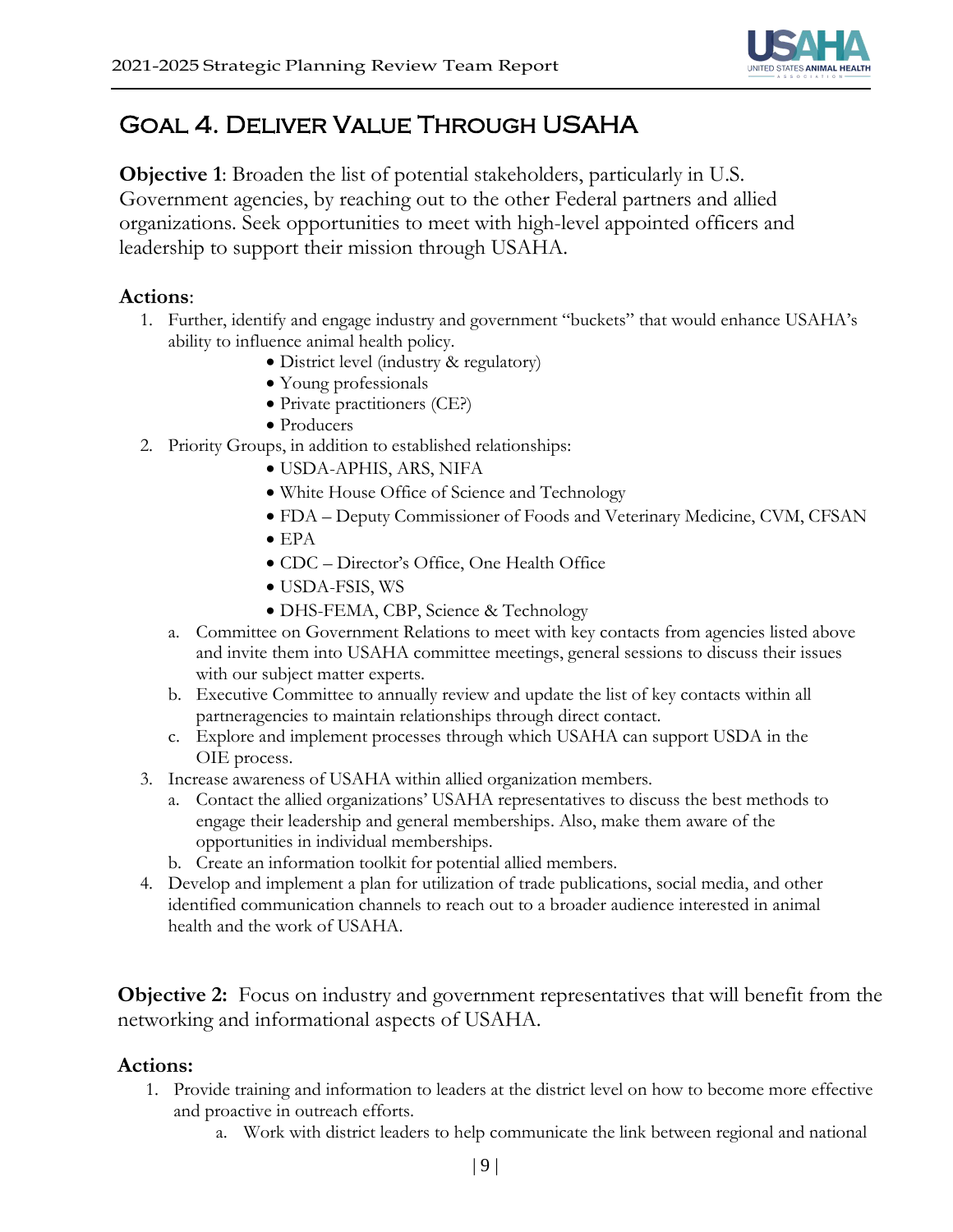

aspects of USAHA.

- 2. Enhance mentoring efforts at the Annual Meeting and District Meetings for both students and new members to ensure they are aware of engagement and leadership opportunities.
- 3. Engage with veterinary schools to ensure students are aware of and participate in USAHA programs.
	- a. Assist districts in the communication of program opportunities for students.
- 4. Explore opportunities to engage with key stakeholders (similar to Government Relations Committee activities) to further develop relationships and influence.
	- a. Focus on extension specialists, academicians, etc.
- 5. Identify virtual resources that may be effectively used to engage with private practitioners, younger members, potential members, and others in the animal health area to inform and involve them in USAHA activities.
- 6. Explore and implement advisory roles for USAHA committees and members.

**Objective 3:** Retain the current value of USAHA for members. Expand areas perceived as high value.

#### **Actions:**

- 1. Identify USAHA services that are consistently perceived as high value for members, i.e., news alerts, networking opportunities, policy change, annual meeting
	- a. Review membership surveys to identify these priorities
	- b. Ensure that USAHA stay focused on these priority areas
- 2. Create workgroup on value, and task group to:
	- a. Enhance identified high-value activities.
	- b. Identify potential additional areas for providing value to members, i.e., discounts on journal subscriptions, member-only areas on the web, etc.

### **Goal 5. Utilize Effective Technology to Engage with USAHA Membership and Partners Throughout the Year**

**Objective 1:** Elevate information-sharing using the most effective technology to provide USAHA members the ability to have access to shared documents and information utilizing the USAHA Website, an information storage and collaboration system, and a robust Social Media presence.

- 1. Assess the current USAHA website to determine if the capability for mass storage of information exists.
- 2. Evaluate USAHA Meeting App to determine year-round capabilities.
- 3. Determine the feasibility of developing a central data and information site (either separate from or in conjunction with the USAHA website) in partnership with other organizations (i.e., NASAHO, AAVLD, etc.).
- 4. Enable the sharing of communications and information by members on specific issues and topics utilizing the USAHA website and/or the site identified for central data and information sharing.